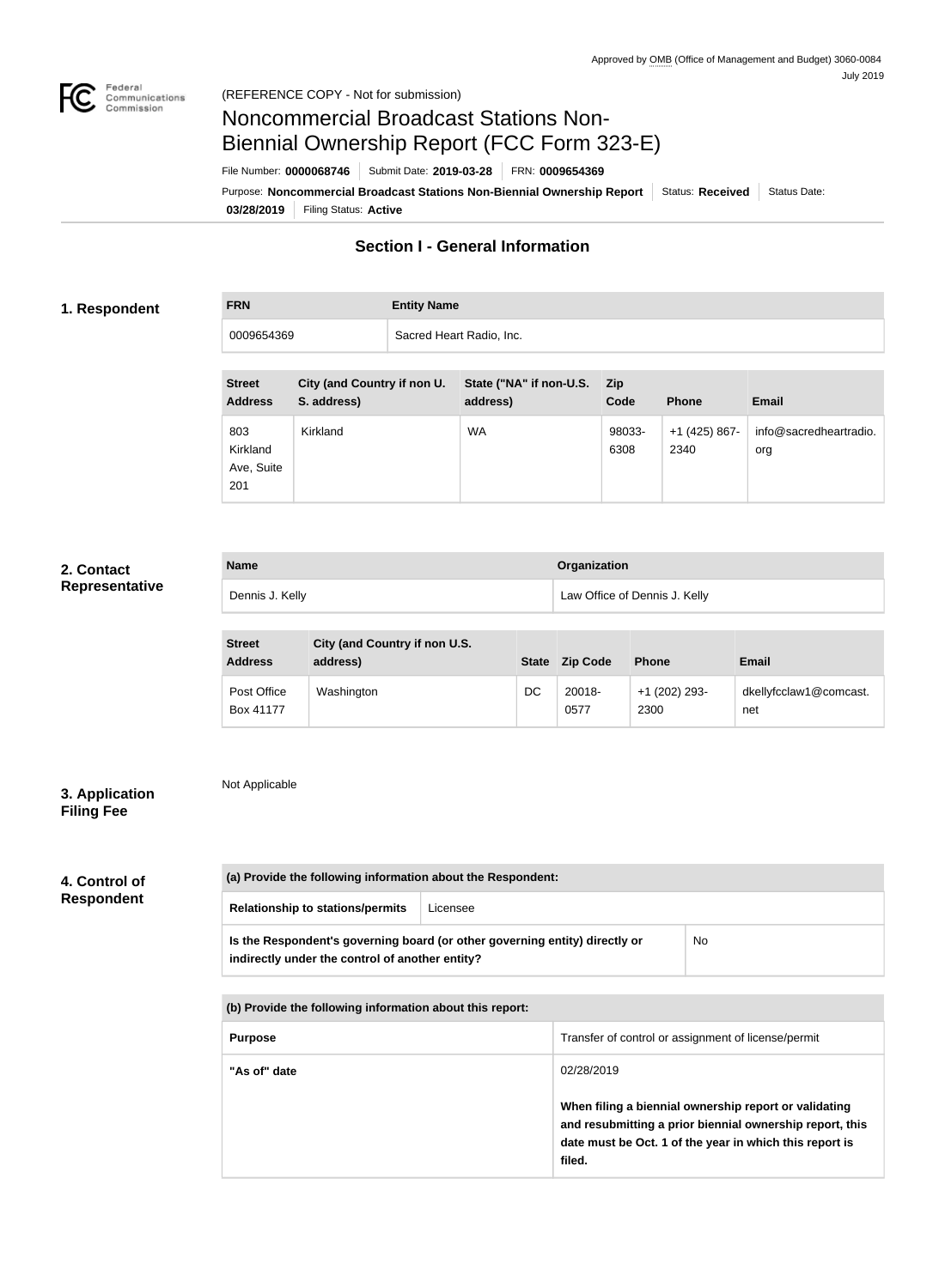**5. Licensee(s) /Permittees(s) and Station(s) /Permit(s)**

**Respondent is filing this report to cover the following Licensee(s)/Permittee(s) and station(s)/permit(s):**

| Licensee/Permittee Name  | <b>FRN</b> |
|--------------------------|------------|
| Sacred Heart Radio, Inc. | 0009654369 |

| Fac. ID No. | <b>Call Sign</b> | <b>City</b>      | <b>State</b> | <b>Service</b> |
|-------------|------------------|------------------|--------------|----------------|
| 11890       | <b>KLAY</b>      | <b>LAKEWOOD</b>  | <b>WA</b>    | AM             |
| 33667       | KBLE             | <b>SEATTLE</b>   | <b>WA</b>    | AM             |
| 34486       | <b>KBUP</b>      | <b>OLYMPIA</b>   | <b>WA</b>    | AM             |
| 38492       | <b>KTTO</b>      | <b>SPOKANE</b>   | <b>WA</b>    | AM             |
| 175692      | <b>KYTR</b>      | <b>UNION GAP</b> | <b>WA</b>    | FM             |
| 177368      | <b>KBKO</b>      | <b>KODIAK</b>    | AK           | FM             |

### **Section II – Non-Biennial Ownership Information**

**1. 47 C.F.R. Section 73.3613 Documents**

Licensee/Permittee Respondents should list all contracts and other instruments set forth in 47 C.F.R. Section 73.3613(a) through (c) for the facility or facilities listed on this report. If the agreement is a network affiliation agreement, check the appropriate box. Otherwise, select "Other." Non-Licensee/Permittee Respondents should select "Not Applicable" in response to this question.

| <b>Document Information</b>                     |                                                           |  |  |
|-------------------------------------------------|-----------------------------------------------------------|--|--|
| Description of contract or instrument           | Articles of Incorporation                                 |  |  |
| Parties to contract or instrument               | State of Washington                                       |  |  |
| Date of execution                               | 05/1999                                                   |  |  |
| Date of expiration                              | No expiration date                                        |  |  |
| <b>Agreement type</b><br>(check all that apply) | Other<br><b>Agreement Type: Articles of Incorporation</b> |  |  |

| <b>Document Information</b>                     |                                         |
|-------------------------------------------------|-----------------------------------------|
| Description of contract or instrument           | By-laws                                 |
| Parties to contract or instrument               | Corporation                             |
| Date of execution                               | 05/1999                                 |
| Date of expiration                              | No expiration date                      |
| <b>Agreement type</b><br>(check all that apply) | Other<br><b>Agreement Type: By-laws</b> |

#### **2. Ownership Interests**

**(a)** Ownership Interests. This Question requires Respondents to enter detailed information about ownership interests by generating a series of subforms. Answer each question on each subform. The first subform listing should be for the Respondent itself. If the Respondent is not a natural person, also list each of the officers, members of the governing board (or other governing entity), stockholders, and any other persons or entities with a direct attributable interest in the Respondent pursuant to the standards set forth in 47 C.F.R. Section 73.3555. (A "direct" interest is one that is not held through any intervening companies or entities.) List each interest holder with a direct attributable interest in the Respondent separately.

Leave the percentage of total assets (Equity Debt Plus) field blank for an interest holder unless that interest holder has an attributable interest in the Respondent solely on the basis of the Commission's Equity Debt Plus attribution standard, 47 C.F.R. Section 73.3555, Note 2(i).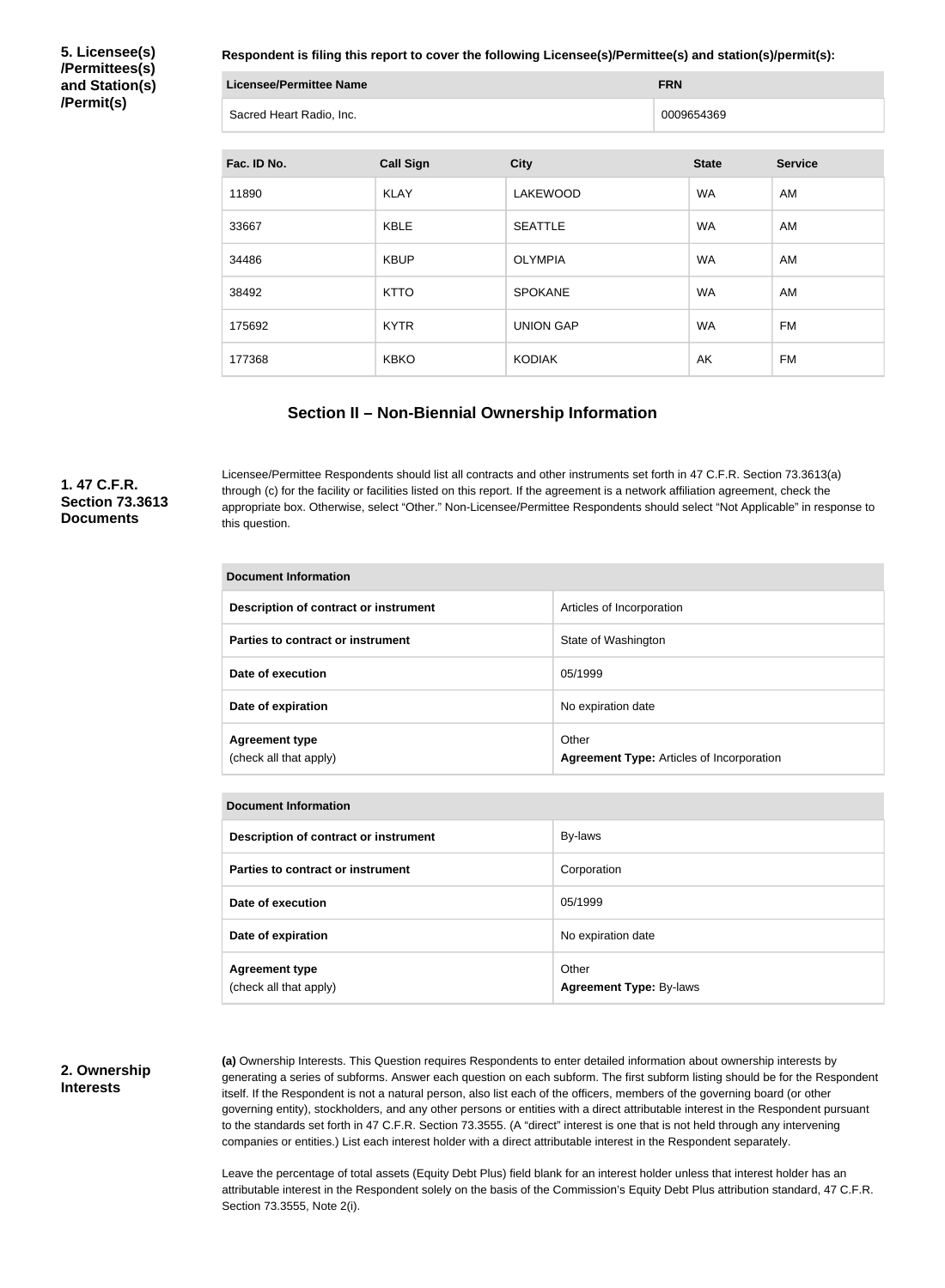In the case of vertical or indirect ownership structures, list only those interests in the Respondent that also represent an attributable interest in the Licensee(s) or Permittee(s) for which the report is being submitted.

Entities that are part of an organizational structure that includes holding companies or other forms of indirect ownership must file separate ownership reports. In such a structure do not report, or file a separate report for, any interest holder that does not have an attributable interest in the Licensee(s) or Permittee(s) for which the report is being submitted.

Please see the Instructions for further detail concerning interests that must be reported in response to this question.

The Respondent must provide an FCC Registration Number for each interest holder reported in response to this question. Please see the Instructions for detailed information and guidance concerning this requirement.

| <b>FRN</b>                                                                                                                              | 0009654369                                |                             |  |  |
|-----------------------------------------------------------------------------------------------------------------------------------------|-------------------------------------------|-----------------------------|--|--|
| <b>Entity Name</b>                                                                                                                      | Sacred Heart Radio, Inc.                  |                             |  |  |
| <b>Address</b>                                                                                                                          | PO Box                                    |                             |  |  |
|                                                                                                                                         | <b>Street 1</b>                           | 803 Kirkland Ave, Suite 201 |  |  |
|                                                                                                                                         | <b>Street 2</b>                           |                             |  |  |
|                                                                                                                                         | <b>City</b>                               | Kirkland                    |  |  |
|                                                                                                                                         | State ("NA" if non-U.S.<br>address)       | <b>WA</b>                   |  |  |
|                                                                                                                                         | <b>Zip/Postal Code</b>                    | 98033-6308                  |  |  |
|                                                                                                                                         | Country (if non-U.S.<br>address)          | <b>United States</b>        |  |  |
| <b>Listing Type</b>                                                                                                                     | Respondent                                |                             |  |  |
| <b>Positional Interests</b><br>(check all that apply)                                                                                   | Respondent                                |                             |  |  |
| <b>Interest Percentages</b>                                                                                                             | Voting                                    | 0.0%                        |  |  |
| (enter percentage values<br>from 0.0 to 100.0)                                                                                          | <b>Total assets (Equity Debt</b><br>Plus) | 0.0%                        |  |  |
| Does interest holder have an attributable interest in one or more broadcast stations<br><b>No</b><br>that do not appear on this report? |                                           |                             |  |  |

#### **Ownership Information**

| <b>FRN</b>          | 9990120220                          |                      |  |
|---------------------|-------------------------------------|----------------------|--|
| <b>Name</b>         | Ronald R. Belter                    |                      |  |
| <b>Address</b>      | PO Box                              |                      |  |
|                     | <b>Street 1</b>                     | 7357 148th Avenue NE |  |
|                     | <b>Street 2</b>                     |                      |  |
|                     | <b>City</b>                         | Redmond              |  |
|                     | State ("NA" if non-U.S.<br>address) | <b>WA</b>            |  |
|                     | <b>Zip/Postal Code</b>              | 98052-4148           |  |
|                     | Country (if non-U.S.<br>address)    | <b>United States</b> |  |
| <b>Listing Type</b> | Other Interest Holder               |                      |  |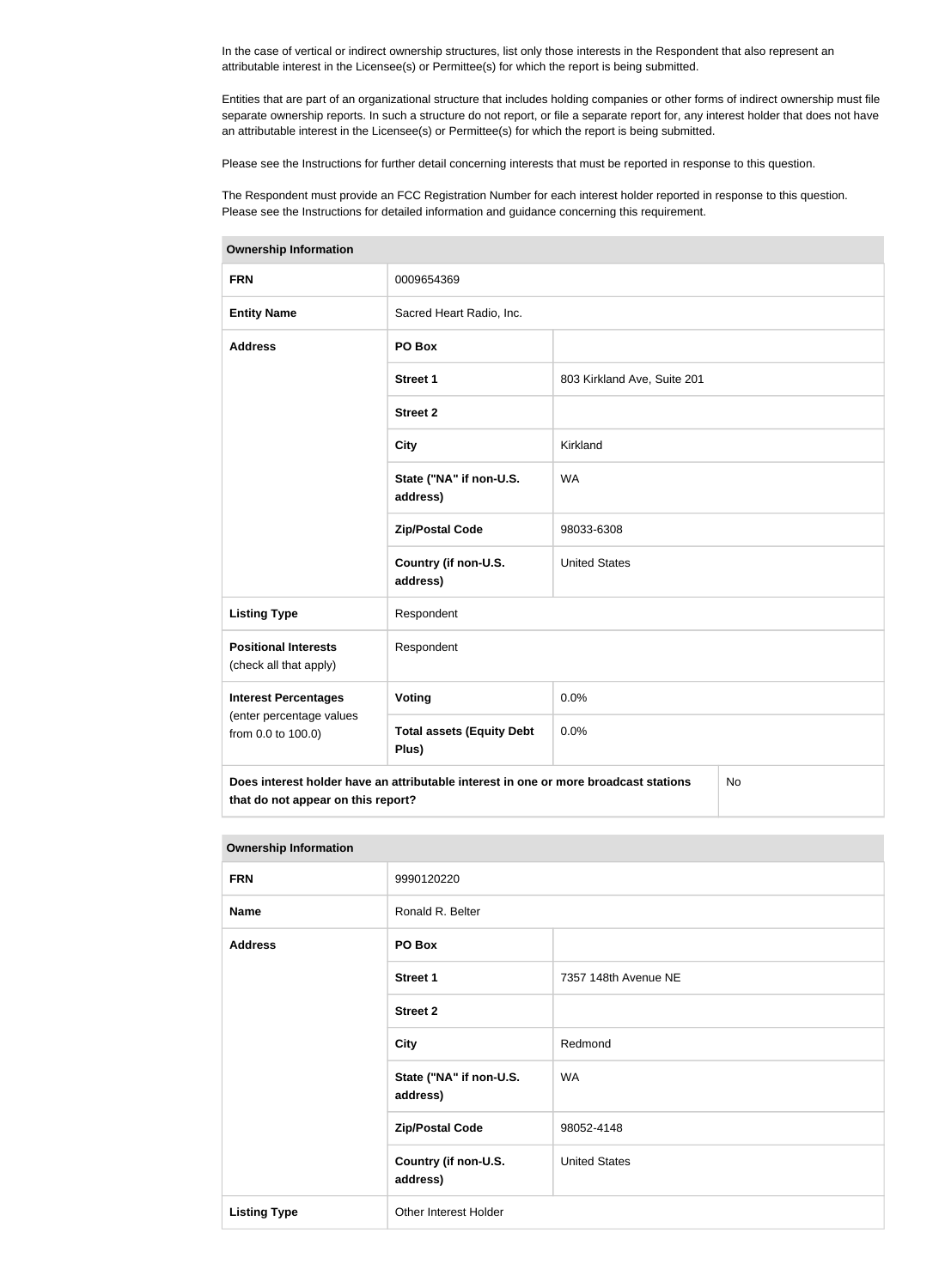| <b>Positional Interests</b><br>(check all that apply)                                                                                        | Officer, Member of Governing Board (or other governing entity) |         |  |
|----------------------------------------------------------------------------------------------------------------------------------------------|----------------------------------------------------------------|---------|--|
| <b>Principal Profession or</b><br><b>Occupation</b>                                                                                          | President, Sacred Heart Radio, Inc.                            |         |  |
| By Whom Appointed or<br><b>Elected</b>                                                                                                       | Founder                                                        |         |  |
| <b>Interest Percentages</b>                                                                                                                  | Voting                                                         | 12.5%   |  |
| (enter percentage values)<br>from 0.0 to 100.0)                                                                                              | <b>Total assets (Equity Debt</b><br>Plus)                      | $0.0\%$ |  |
| Does interest holder have an attributable interest in one or more broadcast stations<br>N <sub>o</sub><br>that do not appear on this report? |                                                                |         |  |

| <b>FRN</b>                                                                    | 9990120226                                                                           |                      |    |
|-------------------------------------------------------------------------------|--------------------------------------------------------------------------------------|----------------------|----|
| <b>Name</b>                                                                   | Theresa Ferguson                                                                     |                      |    |
| <b>Address</b>                                                                | PO Box                                                                               |                      |    |
|                                                                               | <b>Street 1</b>                                                                      | 26847 Cardiff Avenue |    |
|                                                                               | <b>Street 2</b>                                                                      |                      |    |
|                                                                               | <b>City</b>                                                                          | Kent                 |    |
|                                                                               | State ("NA" if non-U.S.<br>address)                                                  | <b>WA</b>            |    |
|                                                                               | <b>Zip/Postal Code</b>                                                               | 98032-7625           |    |
|                                                                               | Country (if non-U.S.<br>address)                                                     | <b>United States</b> |    |
| <b>Listing Type</b>                                                           | Other Interest Holder                                                                |                      |    |
| <b>Positional Interests</b><br>(check all that apply)                         | Officer, Member of Governing Board (or other governing entity)                       |                      |    |
| <b>Principal Profession or</b><br><b>Occupation</b>                           | Office Manager, WSCC                                                                 |                      |    |
| <b>By Whom Appointed or</b><br><b>Elected</b>                                 | <b>Board of Directors</b>                                                            |                      |    |
| <b>Interest Percentages</b><br>(enter percentage values<br>from 0.0 to 100.0) | <b>Voting</b>                                                                        | 12.5%                |    |
|                                                                               | <b>Total assets (Equity Debt</b><br>Plus)                                            | 0.0%                 |    |
| that do not appear on this report?                                            | Does interest holder have an attributable interest in one or more broadcast stations |                      | No |

| 9990120223       |                       |
|------------------|-----------------------|
| Pamela Gunderson |                       |
| PO Box           |                       |
| <b>Street 1</b>  | 13216 NE 108th Street |
| <b>Street 2</b>  |                       |
|                  |                       |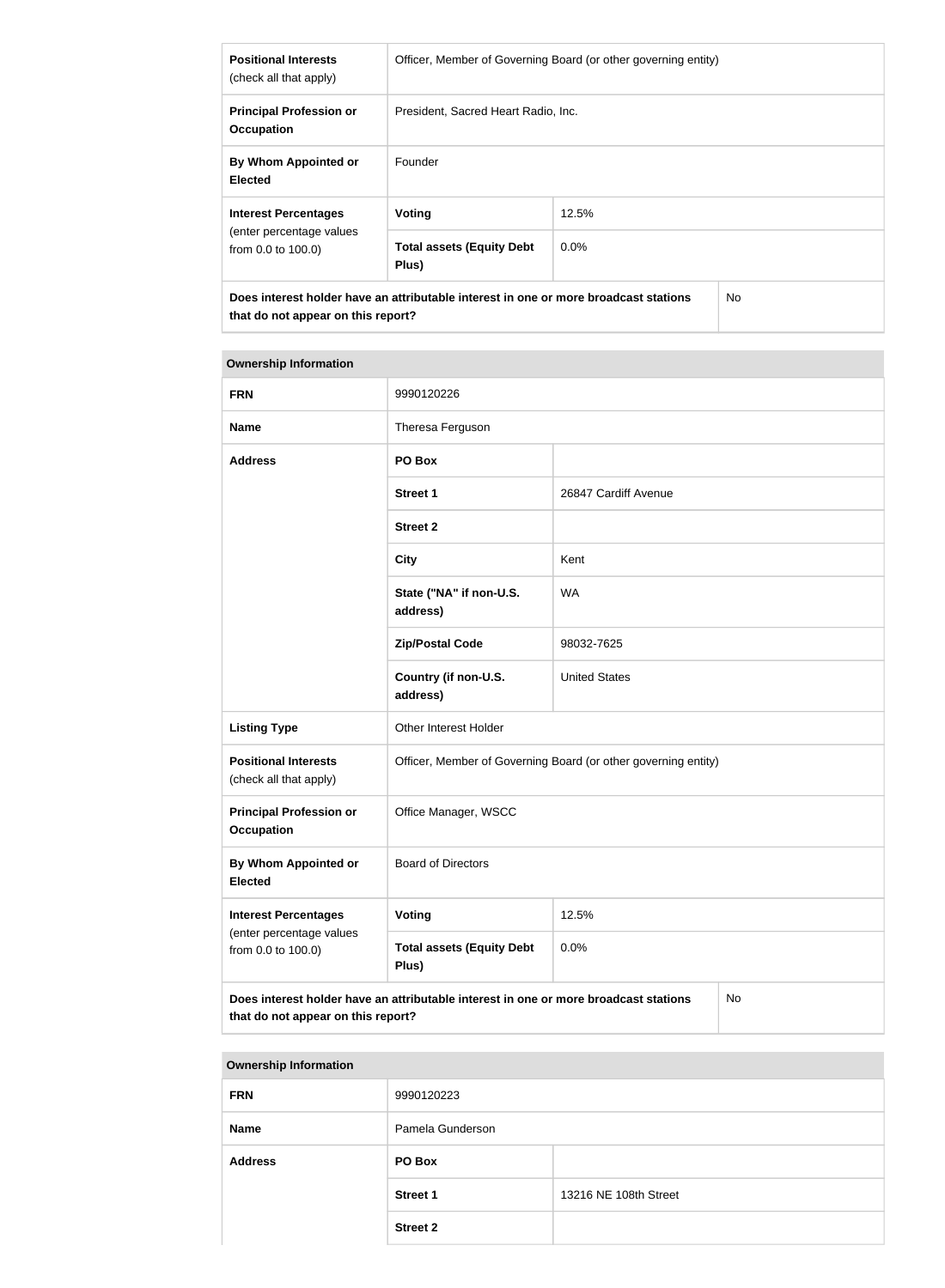|                                                       | <b>City</b>                                                                          | Redmond              |           |
|-------------------------------------------------------|--------------------------------------------------------------------------------------|----------------------|-----------|
|                                                       | State ("NA" if non-U.S.<br>address)                                                  | <b>WA</b>            |           |
|                                                       | <b>Zip/Postal Code</b>                                                               | 98052-2449           |           |
|                                                       | Country (if non-U.S.<br>address)                                                     | <b>United States</b> |           |
| <b>Listing Type</b>                                   | <b>Other Interest Holder</b>                                                         |                      |           |
| <b>Positional Interests</b><br>(check all that apply) | Officer                                                                              |                      |           |
| <b>Principal Profession or</b><br><b>Occupation</b>   | Project Coordinator, Sacred Heart Radio-Seattle                                      |                      |           |
| By Whom Appointed or<br><b>Elected</b>                | <b>Board of Directors</b>                                                            |                      |           |
| <b>Interest Percentages</b>                           | Voting                                                                               | 0.0%                 |           |
| (enter percentage values<br>from 0.0 to 100.0)        | <b>Total assets (Equity Debt</b><br>Plus)                                            | 0.0%                 |           |
| that do not appear on this report?                    | Does interest holder have an attributable interest in one or more broadcast stations |                      | <b>No</b> |

| <b>FRN</b>                                            | 9990120225                                                                           |                      |    |
|-------------------------------------------------------|--------------------------------------------------------------------------------------|----------------------|----|
| <b>Name</b>                                           | Gregory Magnoni                                                                      |                      |    |
| <b>Address</b>                                        | PO Box                                                                               |                      |    |
|                                                       | <b>Street 1</b>                                                                      | 22213 NE 11th Place  |    |
|                                                       | <b>Street 2</b>                                                                      |                      |    |
|                                                       | <b>City</b>                                                                          | Sammamish            |    |
|                                                       | State ("NA" if non-U.S.<br>address)                                                  | <b>WA</b>            |    |
|                                                       | <b>Zip/Postal Code</b>                                                               | 98074-6887           |    |
|                                                       | Country (if non-U.S.<br>address)                                                     | <b>United States</b> |    |
| <b>Listing Type</b>                                   | Other Interest Holder                                                                |                      |    |
| <b>Positional Interests</b><br>(check all that apply) | Member of Governing Board (or other governing entity)                                |                      |    |
| <b>Principal Profession or</b><br><b>Occupation</b>   | Owner, Magnoni Communications                                                        |                      |    |
| By Whom Appointed or<br><b>Elected</b>                | <b>Board of Directors</b>                                                            |                      |    |
| <b>Interest Percentages</b>                           | Voting                                                                               | 12.5%                |    |
| (enter percentage values<br>from 0.0 to 100.0)        | <b>Total assets (Equity Debt</b><br>Plus)                                            | 0.0%                 |    |
| that do not appear on this report?                    | Does interest holder have an attributable interest in one or more broadcast stations |                      | No |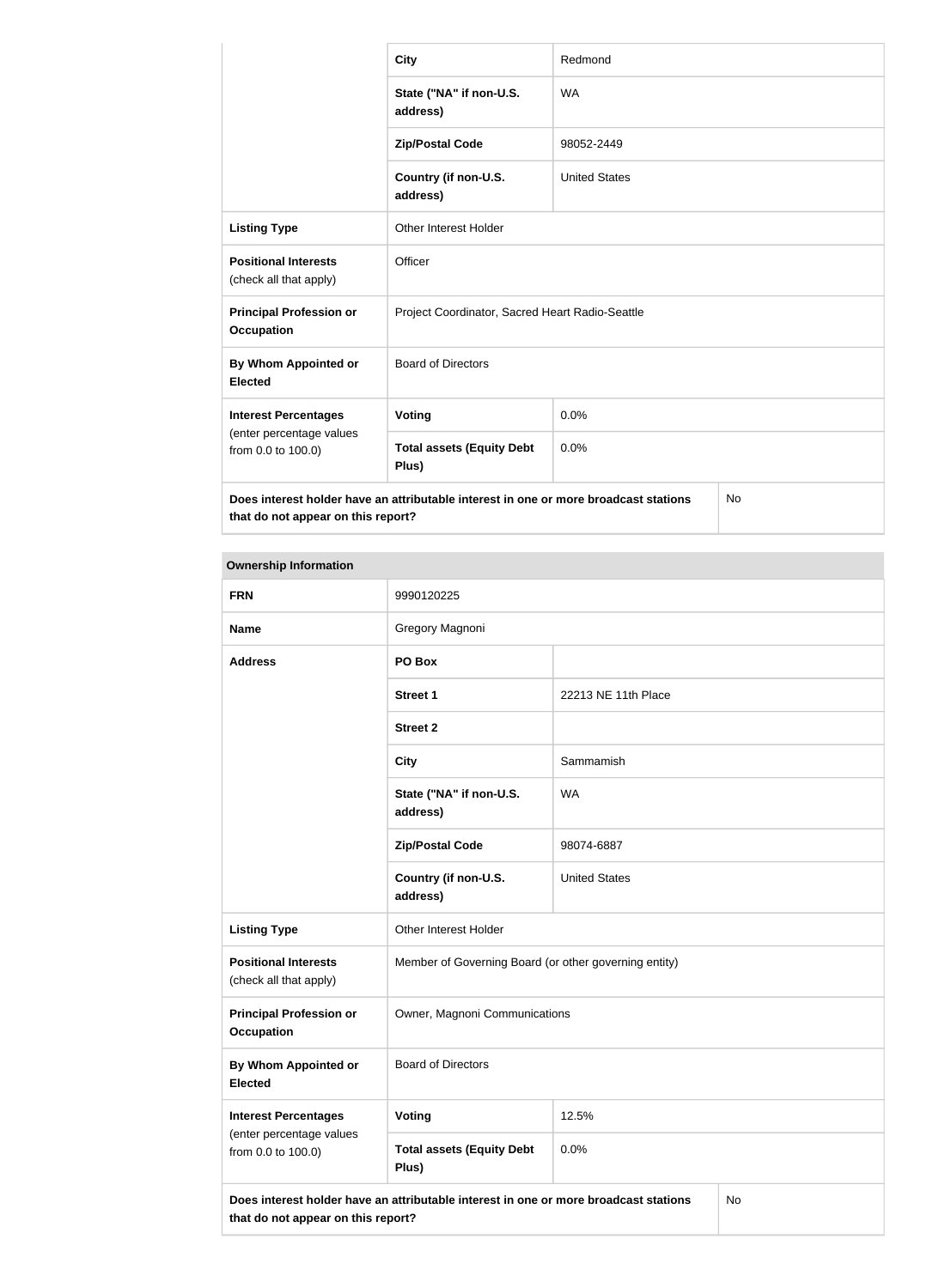| <b>Ownership Information</b>                          |                                                                                      |                       |    |
|-------------------------------------------------------|--------------------------------------------------------------------------------------|-----------------------|----|
| <b>FRN</b>                                            | 9990133498                                                                           |                       |    |
| <b>Name</b>                                           | Kim Marvin                                                                           |                       |    |
| <b>Address</b>                                        | PO Box                                                                               |                       |    |
|                                                       | <b>Street 1</b>                                                                      | 5507 104th Avenue, NE |    |
|                                                       | <b>Street 2</b>                                                                      |                       |    |
|                                                       | <b>City</b>                                                                          | Kirkland              |    |
|                                                       | State ("NA" if non-U.S.<br>address)                                                  | <b>WA</b>             |    |
|                                                       | <b>Zip/Postal Code</b>                                                               | 98033                 |    |
|                                                       | Country (if non-U.S.<br>address)                                                     | <b>United States</b>  |    |
| <b>Listing Type</b>                                   | Other Interest Holder                                                                |                       |    |
| <b>Positional Interests</b><br>(check all that apply) | Member of Governing Board (or other governing entity)                                |                       |    |
| <b>Principal Profession or</b><br><b>Occupation</b>   | <b>Community Volunteer</b>                                                           |                       |    |
| By Whom Appointed or<br><b>Elected</b>                | <b>Board of Directors</b>                                                            |                       |    |
| <b>Interest Percentages</b>                           | Voting                                                                               | 12.5%                 |    |
| (enter percentage values<br>from 0.0 to 100.0)        | <b>Total assets (Equity Debt</b><br>Plus)                                            | 0.0%                  |    |
| that do not appear on this report?                    | Does interest holder have an attributable interest in one or more broadcast stations |                       | No |

| <b>FRN</b>                                            | 9990120227                                            |                       |
|-------------------------------------------------------|-------------------------------------------------------|-----------------------|
| <b>Name</b>                                           | <b>Dick Mitchell</b>                                  |                       |
| <b>Address</b>                                        | PO Box                                                |                       |
|                                                       | <b>Street 1</b>                                       | Post Office Box 20291 |
|                                                       | <b>Street 2</b>                                       |                       |
|                                                       | <b>City</b>                                           | Seattle               |
|                                                       | State ("NA" if non-U.S.<br>address)                   | <b>WA</b>             |
|                                                       | <b>Zip/Postal Code</b>                                | 98102-1291            |
|                                                       | Country (if non-U.S.<br>address)                      | <b>United States</b>  |
| <b>Listing Type</b>                                   | Other Interest Holder                                 |                       |
| <b>Positional Interests</b><br>(check all that apply) | Member of Governing Board (or other governing entity) |                       |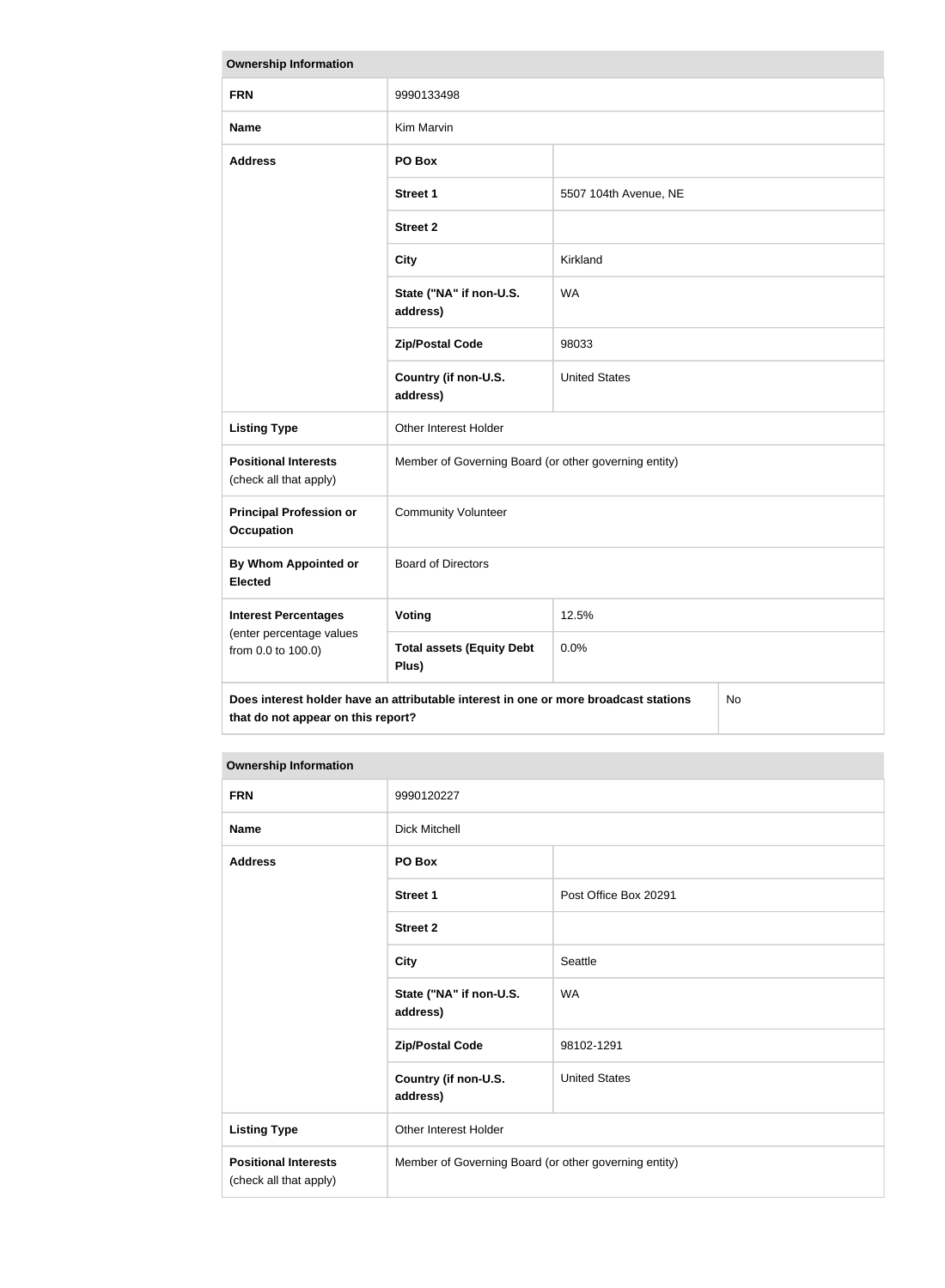| <b>Principal Profession or</b><br><b>Occupation</b>                           | Real Estate Agent                                                                    |         |     |
|-------------------------------------------------------------------------------|--------------------------------------------------------------------------------------|---------|-----|
| By Whom Appointed or<br><b>Elected</b>                                        | <b>Board of Directors</b>                                                            |         |     |
| <b>Interest Percentages</b><br>(enter percentage values<br>from 0.0 to 100.0) | Voting                                                                               | 12.5%   |     |
|                                                                               | <b>Total assets (Equity Debt</b><br>Plus)                                            | $0.0\%$ |     |
| that do not appear on this report?                                            | Does interest holder have an attributable interest in one or more broadcast stations |         | No. |

| <b>FRN</b>                                            | 9990133501                                                                           |                      |    |
|-------------------------------------------------------|--------------------------------------------------------------------------------------|----------------------|----|
| <b>Name</b>                                           | <b>Greg Russell</b>                                                                  |                      |    |
| <b>Address</b>                                        | PO Box                                                                               |                      |    |
|                                                       | <b>Street 1</b>                                                                      | 10900 NE 4th Street  |    |
|                                                       | <b>Street 2</b>                                                                      | 1850 Skyline Tower   |    |
|                                                       | <b>City</b>                                                                          | Bellevue             |    |
|                                                       | State ("NA" if non-U.S.<br>address)                                                  | <b>WA</b>            |    |
|                                                       | <b>Zip/Postal Code</b>                                                               | 98004                |    |
|                                                       | Country (if non-U.S.<br>address)                                                     | <b>United States</b> |    |
| <b>Listing Type</b>                                   | Other Interest Holder                                                                |                      |    |
| <b>Positional Interests</b><br>(check all that apply) | Member of Governing Board (or other governing entity)                                |                      |    |
| <b>Principal Profession or</b><br><b>Occupation</b>   | Attorney at Law                                                                      |                      |    |
| By Whom Appointed or<br><b>Elected</b>                | <b>Board of Directors</b>                                                            |                      |    |
| <b>Interest Percentages</b>                           | <b>Voting</b>                                                                        | 12.5%                |    |
| (enter percentage values<br>from 0.0 to 100.0)        | <b>Total assets (Equity Debt</b><br>Plus)                                            | 0.0%                 |    |
| that do not appear on this report?                    | Does interest holder have an attributable interest in one or more broadcast stations |                      | No |

| <b>FRN</b>     | 9990120228      |                      |
|----------------|-----------------|----------------------|
| <b>Name</b>    | Alex Sheng      |                      |
| <b>Address</b> | PO Box          |                      |
|                | <b>Street 1</b> | 11021 SE 64th Street |
|                | <b>Street 2</b> |                      |
|                | <b>City</b>     | Newcastle            |
|                |                 |                      |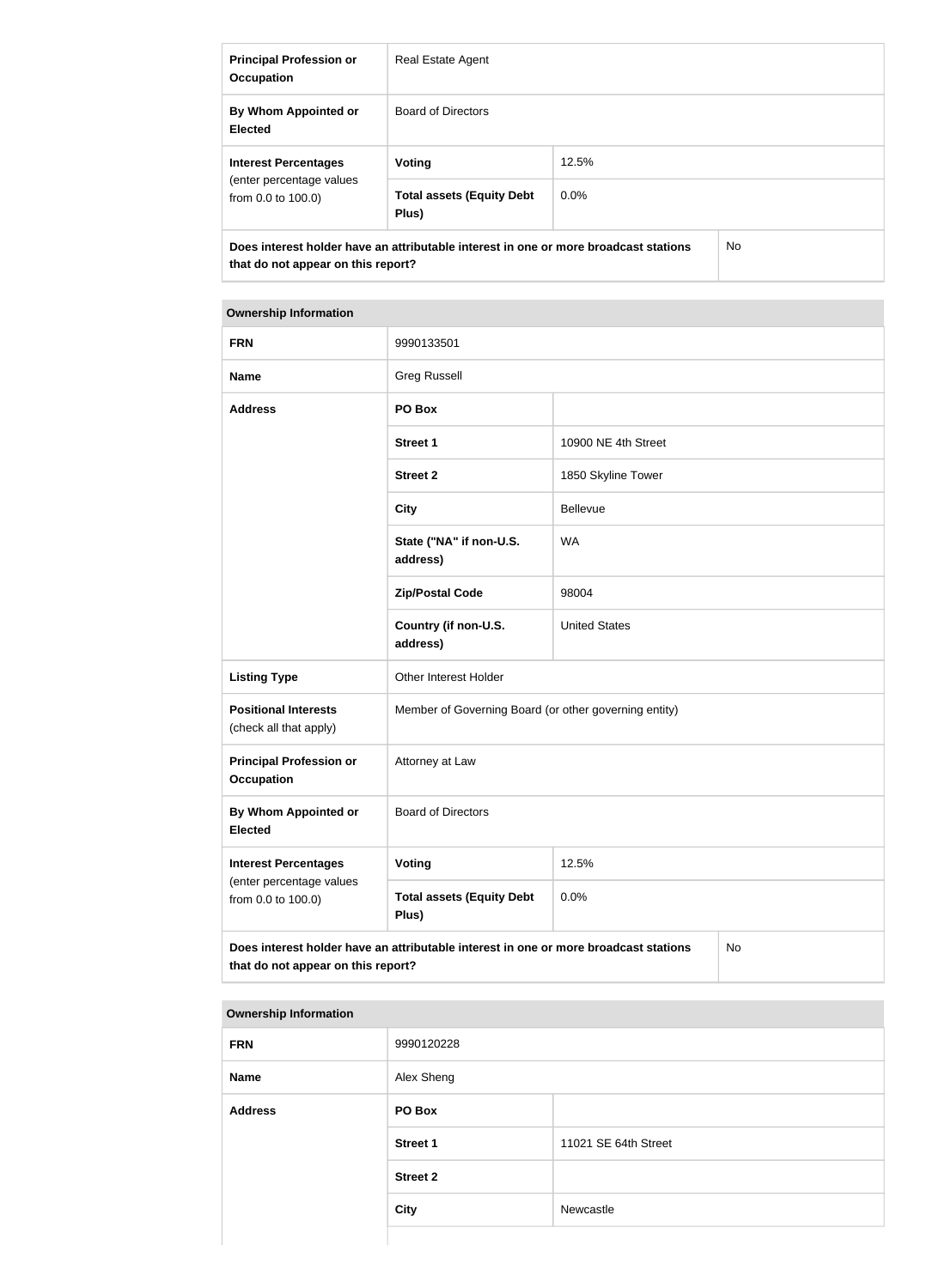|                                                       | State ("NA" if non-U.S.<br>address)                                                  | <b>WA</b>            |    |
|-------------------------------------------------------|--------------------------------------------------------------------------------------|----------------------|----|
|                                                       | <b>Zip/Postal Code</b>                                                               | 98056-1034           |    |
|                                                       | Country (if non-U.S.<br>address)                                                     | <b>United States</b> |    |
| <b>Listing Type</b>                                   | <b>Other Interest Holder</b>                                                         |                      |    |
| <b>Positional Interests</b><br>(check all that apply) | Member of Governing Board (or other governing entity)                                |                      |    |
| <b>Principal Profession or</b><br><b>Occupation</b>   | Educator                                                                             |                      |    |
| By Whom Appointed or<br><b>Elected</b>                | <b>Board of Directors</b>                                                            |                      |    |
| <b>Interest Percentages</b>                           | Voting                                                                               | 12.5%                |    |
| (enter percentage values<br>from 0.0 to 100.0)        | <b>Total assets (Equity Debt</b><br>Plus)                                            | 0.0%                 |    |
| that do not appear on this report?                    | Does interest holder have an attributable interest in one or more broadcast stations |                      | No |

| <b>FRN</b>                                            | 9990120229                                                                           |                      |    |
|-------------------------------------------------------|--------------------------------------------------------------------------------------|----------------------|----|
| <b>Name</b>                                           | John Traynor                                                                         |                      |    |
| <b>Address</b>                                        | PO Box                                                                               |                      |    |
|                                                       | <b>Street 1</b>                                                                      | 10305 NE 64th Street |    |
|                                                       | <b>Street 2</b>                                                                      |                      |    |
|                                                       | <b>City</b>                                                                          | Kirkland             |    |
|                                                       | State ("NA" if non-U.S.<br>address)                                                  | <b>WA</b>            |    |
|                                                       | <b>Zip/Postal Code</b>                                                               | 98033-7029           |    |
|                                                       | Country (if non-U.S.<br>address)                                                     | <b>United States</b> |    |
| <b>Listing Type</b>                                   | Other Interest Holder                                                                |                      |    |
| <b>Positional Interests</b><br>(check all that apply) | Member of Governing Board (or other governing entity)                                |                      |    |
| <b>Principal Profession or</b><br><b>Occupation</b>   | Entrepreneurial Leader and Team Builder                                              |                      |    |
| By Whom Appointed or<br><b>Elected</b>                | <b>Board of Directors</b>                                                            |                      |    |
| <b>Interest Percentages</b>                           | Voting                                                                               | 12.5%                |    |
| (enter percentage values<br>from 0.0 to 100.0)        | <b>Total assets (Equity Debt</b><br>Plus)                                            | 0.0%                 |    |
| that do not appear on this report?                    | Does interest holder have an attributable interest in one or more broadcast stations |                      | No |